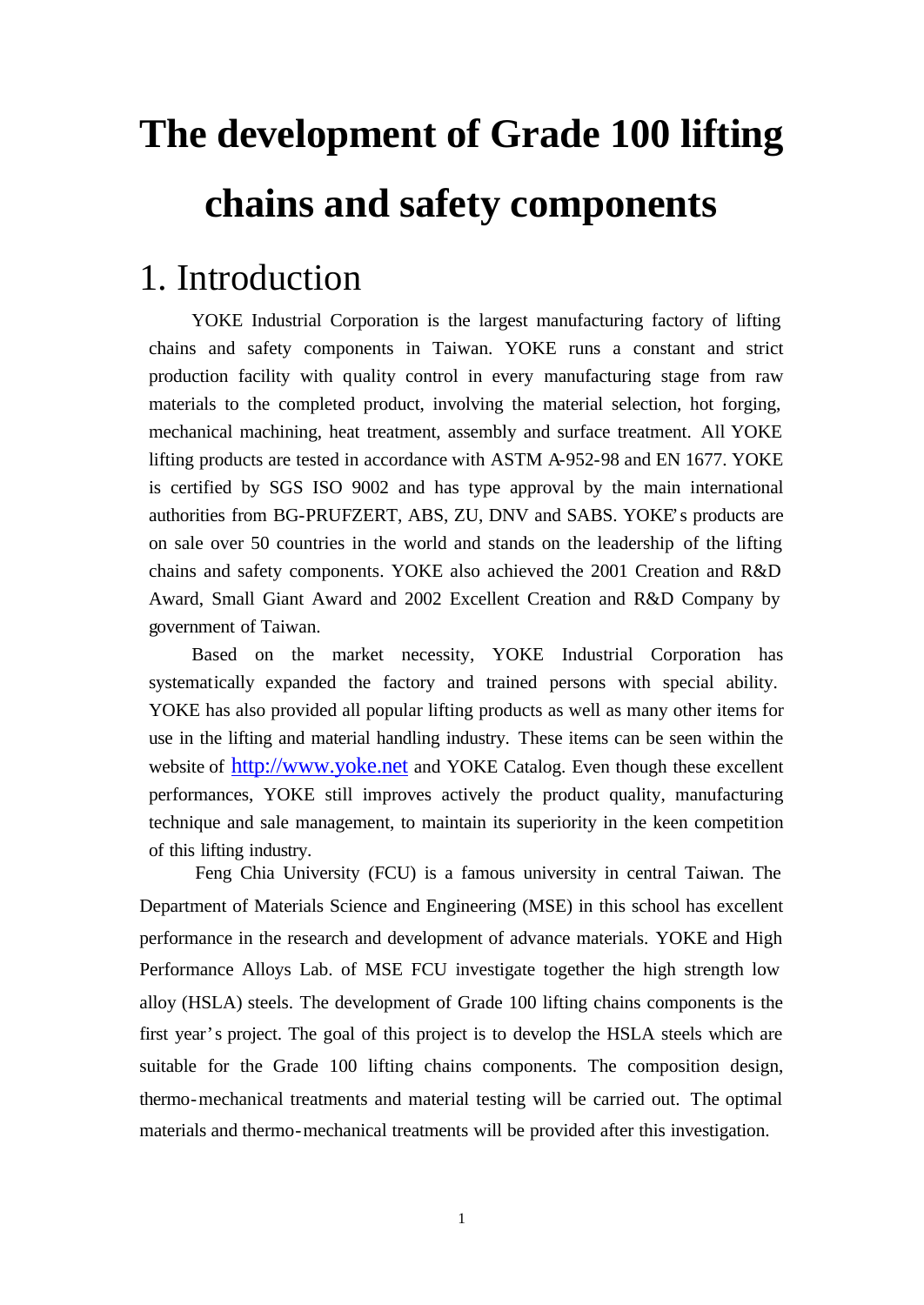#### 2. Research Background

This project aims to upgrade the HSLA steels, although Grade 80 lifting chains and safety components are the main products now. To enhance the product's performance and safety, it is important to develop the HSLA steels with high strength, high fracture toughness, and excellent workability. The upgrade of HSLA steels to Grade 100 will make recent products have higher mechanical property and higher safety. The Standards of Grade 100 lifting chains and safety components have been built up. Many countries in Europe and America have also taken effort to develop these high performance HSLA steels.

All the Grade 80 products are tested in accordance with ASTM A-952-98 and EN1677-2000. Their standard criteria are described as below. (1) The lifting chains have to be formed by using forging technique. All the forging parts have also been detected by using the NDT tests of magnaflux crack, eddy current and/or ultrasonic detections. These congruent HSLA steels must comprise at least 2 elements among Ni, Cr and Mo elements. Their composition criteria are Ni 0.4%, Cr 0.4%, Mo 0.15%, P 0.035%, S 0.035% and Al 0.025%. (2) Grain size of Austenite: in accordance with the standard of ISO 643, the grain size grade should be higher than 5. (3) Mechanical property testing: MPF,  $2.5 \times WLL$ ; BF,  $4 \times WLL$ . (4) Dynamic Fatigue Testing: Batch samples of chain and components are tested at 1.5 times the working load limit (WLL) for 20,000 cycles. (Caption: Some special models have to be tested at low temperatures below 40 . All samples have to be tempered at 400 before various testing.) The Grade 100 HSLA steels have higher mechanical properties and will raise the working load limit even at the same sample sizes.

The raw materials for lifting chains and safety components are the HSLA steels. They are distinguished by their ultimate tensile strength as (1) 50kgf (500MPa), (2) 60kgf (600MPa) and (3) 70~100kgf (700~1000MPa). The HSLA steels having ultimate tensile strength 130kgf (1300MPa) are called as super-high strength alloy steels. The high performance steels used in the lifting industry comprise the high yielding-strength steels, precipitation-hardening HSLA steels, and ultra-low-carbon bainite (ULCB) steels. According to the microstructures, HSLA steels are separated as low carbon martensite steels, low carbon bainite steels and ferrite/austenite steels. In Taiwan, no special steels are suitable for using as the raw materials of Grade100 lifting chains and safety components till now. Therefore, YOKE cooperates with the High Performance Alloys Lab., MSE FCU and aims to develop the Grade 100 HSLA steels. The research topics involve the composition design, heat treatment, mechanical machining, and materials analysis, etc. Through this research, we will perform detailed investigations into high performance HSLA steels and rise up YOKE's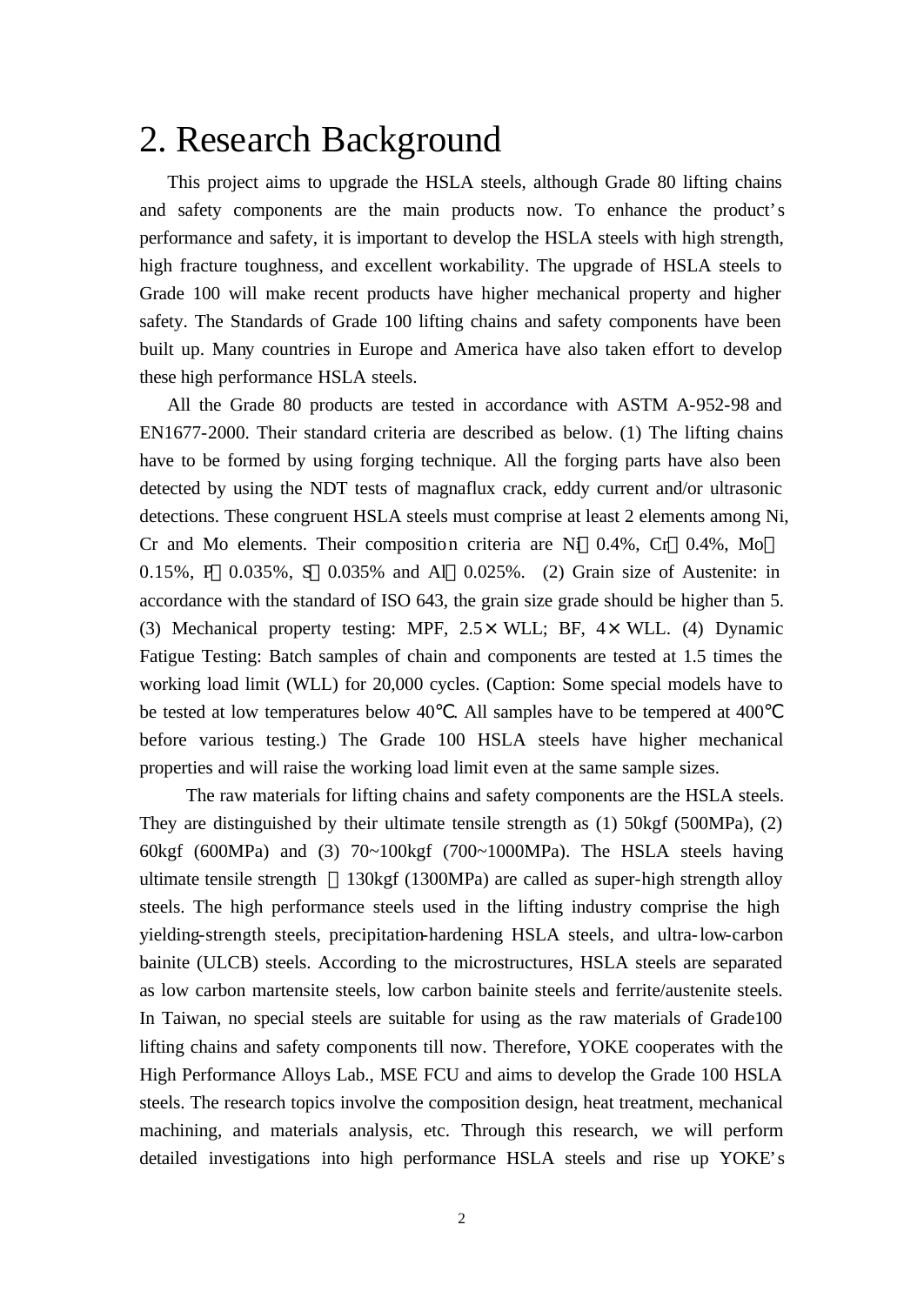products quality, image and competition power.

## 3. Research Processes

- 1. Survey and summarize the update information and standards of lifting chains and safety component.
- 2. Design the optimal compositions of HSLA steels, and then prepare the testing samples of these designed HSLA steels.
- 3. Identify the real compositions of the prepared HSLA steels by using the composition analyzer.
- 4. Observe the sample's microstructures and analyze the grain size.
- 5. Carry out the static tensile tests, mid-low temperature impact tests and dynamic fatigue tests.
- 6. Manufacture the real lifting chains. These real lifting chains are then subjected to heat treatment, manufacturing proof load test, bending test, dynamical fatigue test, etc. Meanwhile, the NDT techniques of magnaflux crack, eddy current and ultrasonic detections are also executed on these real lifting chains.
- 7. Summarize and further study all the experimental results to find the most optimal manufacturing processes for Grade 100 lifting chains and safety components.
- 8. Write the final research report.

### 4. Research Goals

- 1. Design successfully the chemical compositions of Grade 100 HSLA steels.
- 2. Develop optimal manufacturing techniques, involving the thermo-mechanical treatments and mechanical working, for Grade 100 lifting chains and safety components.
- 3. Carry out the necessary analysis of material performances for Grade 100 lifting chains and safety components.
- 4. Scale up these manufacturing techniques and raise YOKE's lifting products.

## 5. References

1. "Mechanical Materials", C. H. Hwang, Wen Ching Publishing Co., Taiwan, in

Chinese.